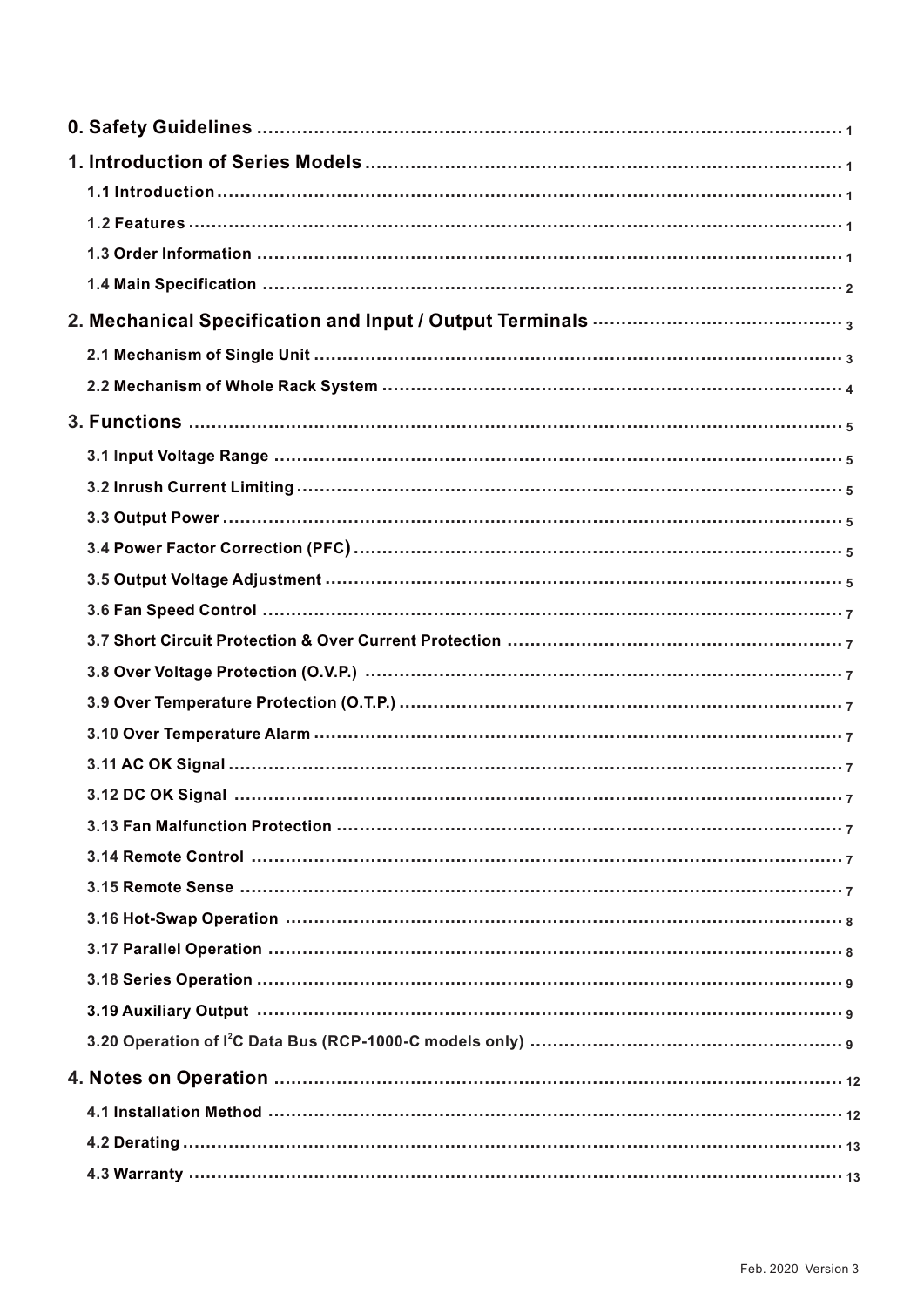

# **RCP-1000, RCP-1U Instruction Manual**

# **0.Safety Guidelines**

- ◎Risk of electrical shock and energy hazard. All kinds of failure should be examined by the qualified technician. Please do not remove the case of the RCP-1000 or RCP-1U by yourself!
- ◎Please do not change any component on the RCP series by yourself or make any kind of modification on it.
- ◎Please do not install the RCP series in places with high moisture or near the water.
- ◎Please do not install the RCP series in places with high ambient temperature or under direct contact of sunlight.
- $\odot$ The rated input voltage / frequency are 100~240VAC and 50/60 Hz. Please don't feed in AC power that over  $\pm$ 10% of the rated value. ©Safety protection level of this unit is class I. The grounding wire should be firmly fixed at the "FG" terminal  $(\frac{1}{2})$  of the rack. The total
- leakage current of the rack system (including 3 \* RCP-1000 units and 1 RCP-1U rack) is less than 3.5mA.

# **1.Introduction of Series Models**

# **1.1 Introduction**

RCP series are rack-mounted power supplies that provide power source for telecom equipments, servers, or monitoring equipments in the 19" racks.

#### **1.2 Features**

- ◎44 mm low profile, suitable for standard 1U rack applications.
- ◎Universal AC input / Full range.
- ◎Built-in active PFC function, PF>0.96.
- ◎Protections: short circuit / overload / over voltage / over temperature.
- ◎Active current sharing up to 3000W (3 units) in one 19" rack ; up to 3 racks (8units maximum) can be connected in parallel.

ICOIC

◎Remote control for single RCP-1000 unit.

◎Built-in remote sense function.

- ◎Output voltage can be trimmed between 90~110% rated output voltage.
- ◎Hot-swap operation.
- ◎AC OK and DC OK signal output.
- ◎Forced air cooling by built-in DC fan with fan speed control function.
- ◎5V / 0.3A auxiliary output.
- ◎Built-in ORing diode.
- $[0]^2$ C serial data bus (RCP-1000-C models only).
- ◎3 years warranty.

# **1.3 Order Information**

#### **1.3.1 Explanation for Encoding**

Single unit : RCP-1000- 12 C-



1U rack: RCP-1U I

I : IEC320-C14 AC inlet T : terminal block

Whole system  $(3 * RCP-1000 + RCP-1U<sub>Q</sub>)$ :



T : terminal block

# **1.3.2 Marking**

◎Please refer to the safety label on top of each unit before operating (Figure 1-1~1-3).

◎Single unit (RCP-1000):



Figure 1-1: Safety labels of RCP-1000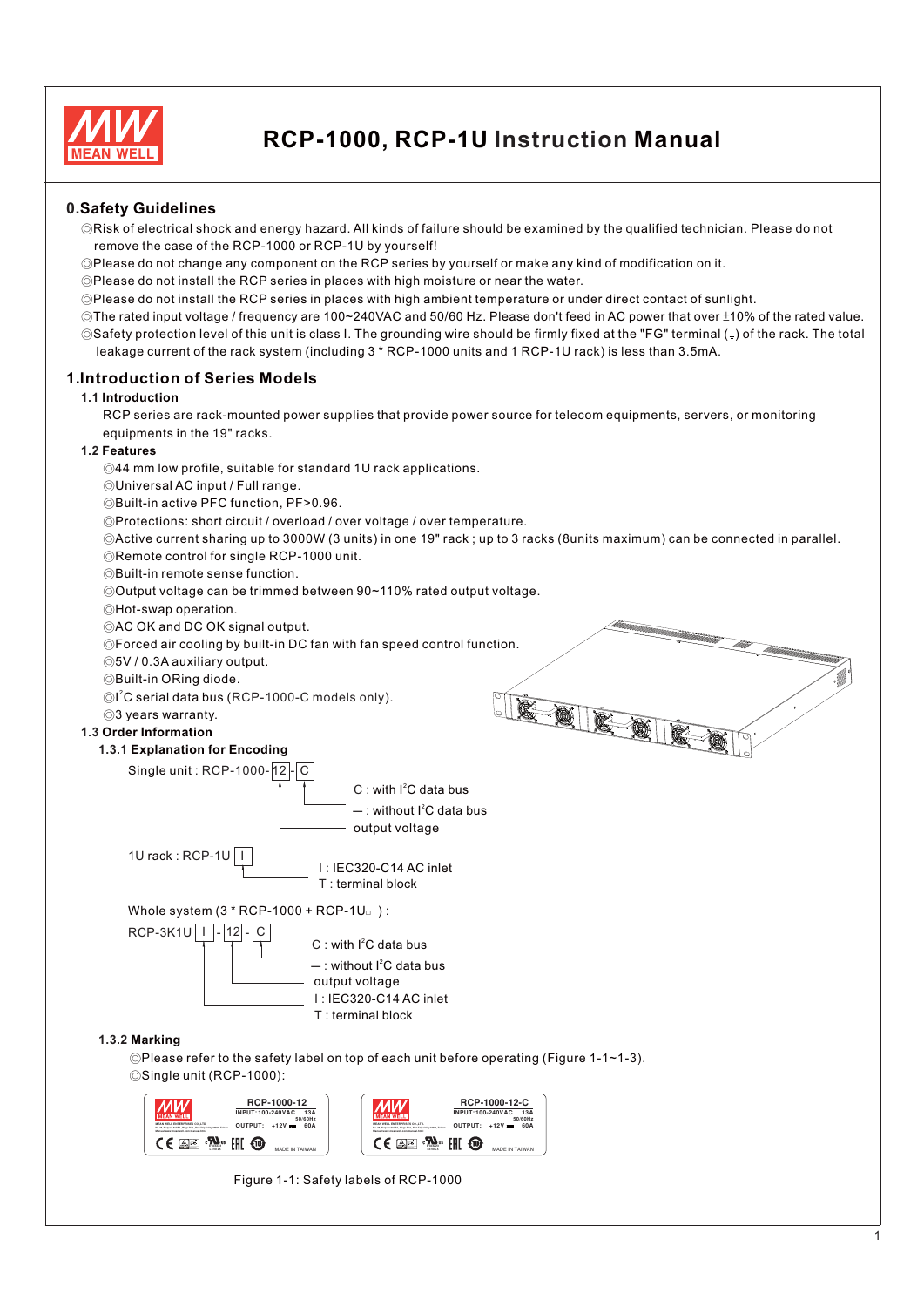

|                   | $\cdots$ == $\cdots$ $\cdots$ $\cdots$ $\cdots$ $\cdots$ $\cdots$ $\cdots$ $\cdots$ $\cdots$ $\cdots$ |                                                                                                      |                             | ,,,,,, <b>,</b> ,,        |  |  |  |  |
|-------------------|-------------------------------------------------------------------------------------------------------|------------------------------------------------------------------------------------------------------|-----------------------------|---------------------------|--|--|--|--|
| <b>OUTPUT</b>     | VOLTAGE ADJ. RANGE(SVR)   11.6 ~ 12.4V                                                                |                                                                                                      | $23.2 - 24.8V$              | $46.3 - 49.7V$            |  |  |  |  |
|                   | <b>VOLTAGE TOLERANCE</b> Note.3 $\pm$ 1.0%                                                            |                                                                                                      | ±1.0%                       | ±1.0%                     |  |  |  |  |
|                   | <b>LINE REGULATION</b>                                                                                | $\pm 0.5\%$                                                                                          | $\pm$ 0.5%                  | ±0.5%                     |  |  |  |  |
|                   | <b>LOAD REGULATION</b>                                                                                | $\pm 0.5\%$                                                                                          | ±0.5%                       | ±0.5%                     |  |  |  |  |
|                   | <b>SETUP, RISE TIME</b>                                                                               | 1000ms, 60ms/230VAC at full load                                                                     |                             |                           |  |  |  |  |
|                   | <b>HOLD UP TIME (Typ.)</b>                                                                            | 16ms/230VAC at full load                                                                             |                             |                           |  |  |  |  |
|                   | <b>VOLTAGE RANGE</b>                                                                                  | $127 - 370$ VDC<br>Note.4 $90 \sim 264$ VAC                                                          |                             |                           |  |  |  |  |
|                   | <b>FREQUENCY RANGE</b>                                                                                | $47 - 63$ Hz                                                                                         |                             |                           |  |  |  |  |
|                   | <b>EFFICIENCY (Typ.)</b>                                                                              | 81%                                                                                                  | 87%                         | 89%                       |  |  |  |  |
| <b>INPUT</b>      | <b>AC CURRENT (Typ.)</b>                                                                              | 8.5A/115VAC<br>4.5A/230VAC                                                                           | 10.5A/115VAC<br>5.5A/230VAC | 11A/115VAC<br>5.5A/230VAC |  |  |  |  |
|                   | <b>INRUSH CURRENT (Typ.)</b>                                                                          | <b>COLD START 50A</b>                                                                                |                             |                           |  |  |  |  |
|                   | <b>LEAKAGE CURRENT</b>                                                                                | <1.1mA/230VAC                                                                                        |                             |                           |  |  |  |  |
|                   |                                                                                                       | 105 $\sim$ 125% rated output power                                                                   |                             |                           |  |  |  |  |
|                   | <b>OVERLOAD</b>                                                                                       | Protection type : Constant current limiting, recovers automatically after fault condition is removed |                             |                           |  |  |  |  |
| <b>PROTECTION</b> |                                                                                                       | $13.2 \div 16.2V$                                                                                    | $26.4 - 32.4V$              | $52.8 - 64.8V$            |  |  |  |  |
|                   | <b>OVER VOLTAGE</b>                                                                                   | Protection type: Shut down o/p voltage, re-power on to recover                                       |                             |                           |  |  |  |  |
|                   | <b>OVER TEMPERATURE</b>                                                                               | Shut down o/p voltage, recovers automatically after temperature goes down                            |                             |                           |  |  |  |  |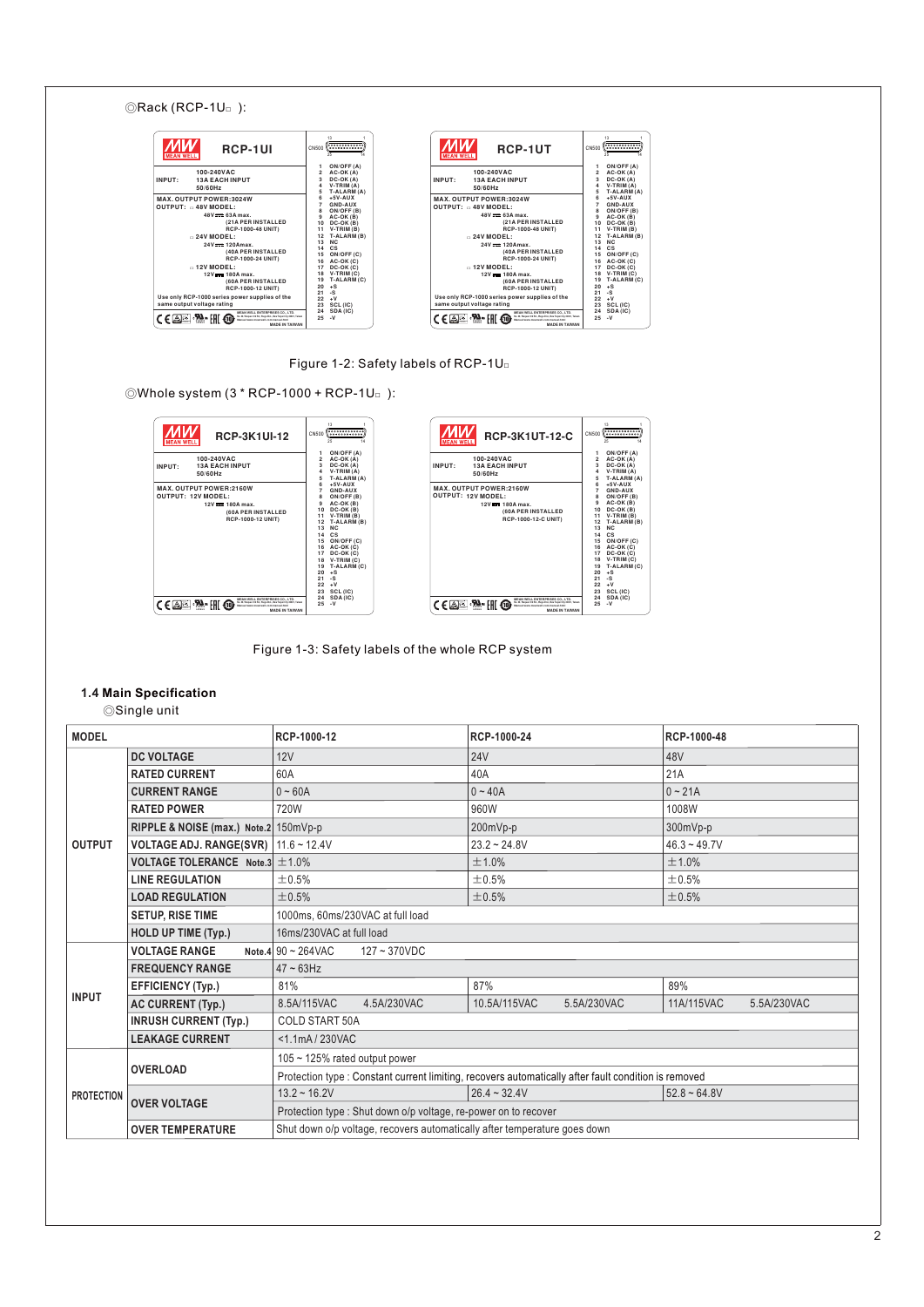| <b>MODEL</b>        |                                                           | RCP-3K1U <sup>-12</sup>                                                                                                                                                                                                                                                                                                                | RCP-3K1U <sup>-24</sup>                                                                                                                                                                                                                                                                                                                                                                                                                                                                                                                                                                                                                                                                                                                                                                                                                                                                                                                 | RCP-3K1U <sup>-48</sup>                                                             |  |  |  |  |  |  |  |
|---------------------|-----------------------------------------------------------|----------------------------------------------------------------------------------------------------------------------------------------------------------------------------------------------------------------------------------------------------------------------------------------------------------------------------------------|-----------------------------------------------------------------------------------------------------------------------------------------------------------------------------------------------------------------------------------------------------------------------------------------------------------------------------------------------------------------------------------------------------------------------------------------------------------------------------------------------------------------------------------------------------------------------------------------------------------------------------------------------------------------------------------------------------------------------------------------------------------------------------------------------------------------------------------------------------------------------------------------------------------------------------------------|-------------------------------------------------------------------------------------|--|--|--|--|--|--|--|
|                     | <b>RECTIFIER</b>                                          | RCP-1000-12                                                                                                                                                                                                                                                                                                                            | RCP-1000-24                                                                                                                                                                                                                                                                                                                                                                                                                                                                                                                                                                                                                                                                                                                                                                                                                                                                                                                             | RCP-1000-48                                                                         |  |  |  |  |  |  |  |
|                     | <b>RACK SHELF</b>                                         | RCP-1UI or RCP-1UT                                                                                                                                                                                                                                                                                                                     |                                                                                                                                                                                                                                                                                                                                                                                                                                                                                                                                                                                                                                                                                                                                                                                                                                                                                                                                         |                                                                                     |  |  |  |  |  |  |  |
| <b>OUTPUT</b>       | <b>OUTPUT VOLTAGE</b>                                     | 12V                                                                                                                                                                                                                                                                                                                                    | <b>24V</b>                                                                                                                                                                                                                                                                                                                                                                                                                                                                                                                                                                                                                                                                                                                                                                                                                                                                                                                              | 48V                                                                                 |  |  |  |  |  |  |  |
|                     | <b>MAX. OUTPUT CURRENT</b>                                | 180A                                                                                                                                                                                                                                                                                                                                   | 120A                                                                                                                                                                                                                                                                                                                                                                                                                                                                                                                                                                                                                                                                                                                                                                                                                                                                                                                                    | 63A                                                                                 |  |  |  |  |  |  |  |
|                     | MAX. OUTPUT POWER Note 5 2160W                            |                                                                                                                                                                                                                                                                                                                                        | 2880W                                                                                                                                                                                                                                                                                                                                                                                                                                                                                                                                                                                                                                                                                                                                                                                                                                                                                                                                   | 3024W                                                                               |  |  |  |  |  |  |  |
|                     | <b>VOLTAGE RANGE</b>                                      | Note.4 $90 \sim 264$ VAC<br>127~370VDC                                                                                                                                                                                                                                                                                                 |                                                                                                                                                                                                                                                                                                                                                                                                                                                                                                                                                                                                                                                                                                                                                                                                                                                                                                                                         |                                                                                     |  |  |  |  |  |  |  |
| <b>INPUT</b>        | <b>FREQUENCY RANGE</b>                                    | $47 - 63$ Hz                                                                                                                                                                                                                                                                                                                           |                                                                                                                                                                                                                                                                                                                                                                                                                                                                                                                                                                                                                                                                                                                                                                                                                                                                                                                                         |                                                                                     |  |  |  |  |  |  |  |
|                     | AC CURRENT (Typ.)PER MODULE                               | 8.5A/115VAC<br>4.5A/230VAC                                                                                                                                                                                                                                                                                                             | 10.5A/115VAC<br>5.5A/230VAC                                                                                                                                                                                                                                                                                                                                                                                                                                                                                                                                                                                                                                                                                                                                                                                                                                                                                                             | 11A/115VAC<br>5.5A/230VAC                                                           |  |  |  |  |  |  |  |
|                     | <b>LEAKAGE CURRENT</b>                                    | <3.5mA/230VAC                                                                                                                                                                                                                                                                                                                          |                                                                                                                                                                                                                                                                                                                                                                                                                                                                                                                                                                                                                                                                                                                                                                                                                                                                                                                                         |                                                                                     |  |  |  |  |  |  |  |
|                     | <b>AUXILIARY POWER</b>                                    | 5V @ 0.3A                                                                                                                                                                                                                                                                                                                              |                                                                                                                                                                                                                                                                                                                                                                                                                                                                                                                                                                                                                                                                                                                                                                                                                                                                                                                                         |                                                                                     |  |  |  |  |  |  |  |
|                     | <b>REMOTE ON-OFF CONTROL</b>                              | By electrical signal or dry contact  ON:short  OFF:open<br>Compensate voltage drop on the load wiring up to 0.5V.                                                                                                                                                                                                                      |                                                                                                                                                                                                                                                                                                                                                                                                                                                                                                                                                                                                                                                                                                                                                                                                                                                                                                                                         |                                                                                     |  |  |  |  |  |  |  |
|                     | <b>REMOTE SENSE</b><br><b>OUTPUT VOLTAGE PROGRAMMABLE</b> |                                                                                                                                                                                                                                                                                                                                        |                                                                                                                                                                                                                                                                                                                                                                                                                                                                                                                                                                                                                                                                                                                                                                                                                                                                                                                                         |                                                                                     |  |  |  |  |  |  |  |
| <b>FUNCTION</b>     | <b>DC OK SIGNAL</b>                                       |                                                                                                                                                                                                                                                                                                                                        | Adjustment of output voltage is allowable to 90 ~ 110% of nominal output voltage. Please refer to the Function Manual.                                                                                                                                                                                                                                                                                                                                                                                                                                                                                                                                                                                                                                                                                                                                                                                                                  |                                                                                     |  |  |  |  |  |  |  |
|                     | <b>AC OK SIGNAL</b>                                       | The isolated TTL signal out, Please refer to the Installation Manual<br>The isolated TTL signal out, Please refer to the Installation Manual<br>Logic "High" for over temperature warning, Please refer to the Installation Manual, isolated signal                                                                                    |                                                                                                                                                                                                                                                                                                                                                                                                                                                                                                                                                                                                                                                                                                                                                                                                                                                                                                                                         |                                                                                     |  |  |  |  |  |  |  |
|                     | <b>OVER TEMP WARNING</b>                                  |                                                                                                                                                                                                                                                                                                                                        |                                                                                                                                                                                                                                                                                                                                                                                                                                                                                                                                                                                                                                                                                                                                                                                                                                                                                                                                         |                                                                                     |  |  |  |  |  |  |  |
|                     | <b>WORKING TEMP.</b>                                      | $-20 \sim +60^{\circ}$ (Refer to "Derating Curve")                                                                                                                                                                                                                                                                                     |                                                                                                                                                                                                                                                                                                                                                                                                                                                                                                                                                                                                                                                                                                                                                                                                                                                                                                                                         |                                                                                     |  |  |  |  |  |  |  |
|                     | <b>WORKING HUMIDITY</b>                                   | 20~90% RH non-condensing                                                                                                                                                                                                                                                                                                               |                                                                                                                                                                                                                                                                                                                                                                                                                                                                                                                                                                                                                                                                                                                                                                                                                                                                                                                                         |                                                                                     |  |  |  |  |  |  |  |
| <b>ENVIRONMENT</b>  | <b>STORAGE TEMP., HUMIDITY</b>                            | $-40 \sim +85^{\circ}$ C, 10 ~ 95% RH non-condensing                                                                                                                                                                                                                                                                                   |                                                                                                                                                                                                                                                                                                                                                                                                                                                                                                                                                                                                                                                                                                                                                                                                                                                                                                                                         |                                                                                     |  |  |  |  |  |  |  |
|                     | <b>TEMP. COEFFICIENT</b>                                  | $\pm$ 0.02%/°C (0 ~ 50°C)                                                                                                                                                                                                                                                                                                              |                                                                                                                                                                                                                                                                                                                                                                                                                                                                                                                                                                                                                                                                                                                                                                                                                                                                                                                                         |                                                                                     |  |  |  |  |  |  |  |
|                     | <b>VIBRATION</b>                                          | 10 ~ 500Hz, 2G 10min./1cycle, 60min. each along X, Y, Z axes                                                                                                                                                                                                                                                                           |                                                                                                                                                                                                                                                                                                                                                                                                                                                                                                                                                                                                                                                                                                                                                                                                                                                                                                                                         |                                                                                     |  |  |  |  |  |  |  |
|                     | <b>SAFETY STANDARDS</b>                                   | UL60950-1, TUV EN60950-1, EAC TP TC 004 approved                                                                                                                                                                                                                                                                                       |                                                                                                                                                                                                                                                                                                                                                                                                                                                                                                                                                                                                                                                                                                                                                                                                                                                                                                                                         |                                                                                     |  |  |  |  |  |  |  |
|                     | <b>WITHSTAND VOLTAGE</b>                                  | I/P-O/P:3KVAC I/P-FG:2KVAC O/P-FG:0.7KVDC                                                                                                                                                                                                                                                                                              |                                                                                                                                                                                                                                                                                                                                                                                                                                                                                                                                                                                                                                                                                                                                                                                                                                                                                                                                         |                                                                                     |  |  |  |  |  |  |  |
|                     | <b>ISOLATION RESISTANCE</b>                               | I/P-O/P, I/P-FG, O/P-FG:100M Ohms / 500VDC / 25°C/ 70% RH                                                                                                                                                                                                                                                                              |                                                                                                                                                                                                                                                                                                                                                                                                                                                                                                                                                                                                                                                                                                                                                                                                                                                                                                                                         |                                                                                     |  |  |  |  |  |  |  |
|                     |                                                           | Parameter                                                                                                                                                                                                                                                                                                                              | <b>Standard</b>                                                                                                                                                                                                                                                                                                                                                                                                                                                                                                                                                                                                                                                                                                                                                                                                                                                                                                                         | <b>Test Level / Note</b>                                                            |  |  |  |  |  |  |  |
|                     |                                                           | Conducted                                                                                                                                                                                                                                                                                                                              | EN55032 (CISPR32) / EN55011 (CISPR11)                                                                                                                                                                                                                                                                                                                                                                                                                                                                                                                                                                                                                                                                                                                                                                                                                                                                                                   | Class B                                                                             |  |  |  |  |  |  |  |
|                     | <b>EMC EMISSION</b>                                       | Radiated                                                                                                                                                                                                                                                                                                                               | EN55032 (CISPR32) / EN55011 (CISPR11)                                                                                                                                                                                                                                                                                                                                                                                                                                                                                                                                                                                                                                                                                                                                                                                                                                                                                                   | Class B                                                                             |  |  |  |  |  |  |  |
|                     |                                                           | Harmonic Current                                                                                                                                                                                                                                                                                                                       | EN61000-3-2                                                                                                                                                                                                                                                                                                                                                                                                                                                                                                                                                                                                                                                                                                                                                                                                                                                                                                                             | -----                                                                               |  |  |  |  |  |  |  |
|                     |                                                           | <b>Voltage Flicker</b>                                                                                                                                                                                                                                                                                                                 | EN61000-3-3                                                                                                                                                                                                                                                                                                                                                                                                                                                                                                                                                                                                                                                                                                                                                                                                                                                                                                                             | -----                                                                               |  |  |  |  |  |  |  |
| <b>SAFETY &amp;</b> |                                                           | EN55024, EN61204-3, EN61000-6-2                                                                                                                                                                                                                                                                                                        |                                                                                                                                                                                                                                                                                                                                                                                                                                                                                                                                                                                                                                                                                                                                                                                                                                                                                                                                         |                                                                                     |  |  |  |  |  |  |  |
| <b>EMC</b>          |                                                           | Parameter                                                                                                                                                                                                                                                                                                                              | <b>Standard</b>                                                                                                                                                                                                                                                                                                                                                                                                                                                                                                                                                                                                                                                                                                                                                                                                                                                                                                                         | <b>Test Level / Note</b>                                                            |  |  |  |  |  |  |  |
| (Note 6)            |                                                           | <b>ESD</b>                                                                                                                                                                                                                                                                                                                             | EN61000-4-2                                                                                                                                                                                                                                                                                                                                                                                                                                                                                                                                                                                                                                                                                                                                                                                                                                                                                                                             | Level 3, 8KV air ; Level 2, 4KV contact                                             |  |  |  |  |  |  |  |
|                     |                                                           | Radiated                                                                                                                                                                                                                                                                                                                               | EN61000-4-3                                                                                                                                                                                                                                                                                                                                                                                                                                                                                                                                                                                                                                                                                                                                                                                                                                                                                                                             | Level 3                                                                             |  |  |  |  |  |  |  |
|                     | <b>EMC IMMUNITY</b>                                       | EFT / Burst                                                                                                                                                                                                                                                                                                                            | EN61000-4-4                                                                                                                                                                                                                                                                                                                                                                                                                                                                                                                                                                                                                                                                                                                                                                                                                                                                                                                             | Level 3                                                                             |  |  |  |  |  |  |  |
|                     |                                                           | Surge                                                                                                                                                                                                                                                                                                                                  | EN61000-4-5                                                                                                                                                                                                                                                                                                                                                                                                                                                                                                                                                                                                                                                                                                                                                                                                                                                                                                                             | Level 4, 4KV/Line-Earth ; Level 3, 2KV/Line-Line                                    |  |  |  |  |  |  |  |
|                     |                                                           | Conducted                                                                                                                                                                                                                                                                                                                              | EN61000-4-6                                                                                                                                                                                                                                                                                                                                                                                                                                                                                                                                                                                                                                                                                                                                                                                                                                                                                                                             | Level 3                                                                             |  |  |  |  |  |  |  |
|                     |                                                           | Magnetic Field                                                                                                                                                                                                                                                                                                                         | EN61000-4-8                                                                                                                                                                                                                                                                                                                                                                                                                                                                                                                                                                                                                                                                                                                                                                                                                                                                                                                             | Level 4                                                                             |  |  |  |  |  |  |  |
|                     |                                                           | Voltage Dips and Interruptions                                                                                                                                                                                                                                                                                                         | EN61000-4-11                                                                                                                                                                                                                                                                                                                                                                                                                                                                                                                                                                                                                                                                                                                                                                                                                                                                                                                            | >95% dip 0.5 periods, 30% dip 25 periods,                                           |  |  |  |  |  |  |  |
|                     |                                                           |                                                                                                                                                                                                                                                                                                                                        |                                                                                                                                                                                                                                                                                                                                                                                                                                                                                                                                                                                                                                                                                                                                                                                                                                                                                                                                         | >95% interruptions 250 periods                                                      |  |  |  |  |  |  |  |
| <b>OTHERS</b>       | <b>DIMENSION</b><br><b>PACKING</b>                        | Rack 483.6*350.8*44(L*W*H)<br>13.2Kg; 1pcs/13.2Kg/2.67CUFT                                                                                                                                                                                                                                                                             |                                                                                                                                                                                                                                                                                                                                                                                                                                                                                                                                                                                                                                                                                                                                                                                                                                                                                                                                         |                                                                                     |  |  |  |  |  |  |  |
| <b>NOTE</b>         |                                                           | normal ripple level once the output load is more than 10%. .<br>3. Tolerance: includes set up tolerance, line regulation and load regulation.<br>4. Derating may be needed under low input voltages. Please check the derating curve for more details.<br>5. Output of all the RCP-1000 modules are connected in parallel in the rack. | 2. Ripple & noise are measured at 20MHz of bandwidth by using a 12" twisted pair-wire terminated with a 0.1uf & 47uf parallel capacitor. Under parallel<br>operation of more than one rack connecting together, ripple of the output voltage may be higher than the SPEC at light load condition. It will go back to<br>6. The power supply is considered a component which will be installed into a final equipment. All the EMC tests are been executed by mounting the unit on<br>a 720mm*360mm metal plate with 1mm of thickness. The final equipment must be re-confirmed that it still meets EMC directives. For guidance on how to<br>perform these EMC tests, please refer to "EMI testing of component power supplies." (as available on http://www.meanwell.com)<br>7. The ambient temperature derating of 3.5°C/1000m with fanless models and of 5°C/1000m with fan models for operating altitude higher than 2000m(6500ft). |                                                                                     |  |  |  |  |  |  |  |
|                     | 2.1 Mechanism of Single Unit                              | 2. Mechanical Specification and Input / Output Terminals                                                                                                                                                                                                                                                                               |                                                                                                                                                                                                                                                                                                                                                                                                                                                                                                                                                                                                                                                                                                                                                                                                                                                                                                                                         |                                                                                     |  |  |  |  |  |  |  |
|                     | 41<br>7.1 12.5                                            |                                                                                                                                                                                                                                                                                                                                        | 295                                                                                                                                                                                                                                                                                                                                                                                                                                                                                                                                                                                                                                                                                                                                                                                                                                                                                                                                     |                                                                                     |  |  |  |  |  |  |  |
| 66<br>127           | 39.<br>5 max.<br>œ.<br>S<br>J٥<br>46<br>$\circ$           | <b>SVR</b><br>0                                                                                                                                                                                                                                                                                                                        |                                                                                                                                                                                                                                                                                                                                                                                                                                                                                                                                                                                                                                                                                                                                                                                                                                                                                                                                         | 24<br>Oğ<br>ਛੇ<br>$\mathbb{O}_{\mathbb{R}}^{\preceq}$<br>Air flow<br>direction<br>⇦ |  |  |  |  |  |  |  |
|                     |                                                           |                                                                                                                                                                                                                                                                                                                                        |                                                                                                                                                                                                                                                                                                                                                                                                                                                                                                                                                                                                                                                                                                                                                                                                                                                                                                                                         | $\overline{\phantom{a}}$                                                            |  |  |  |  |  |  |  |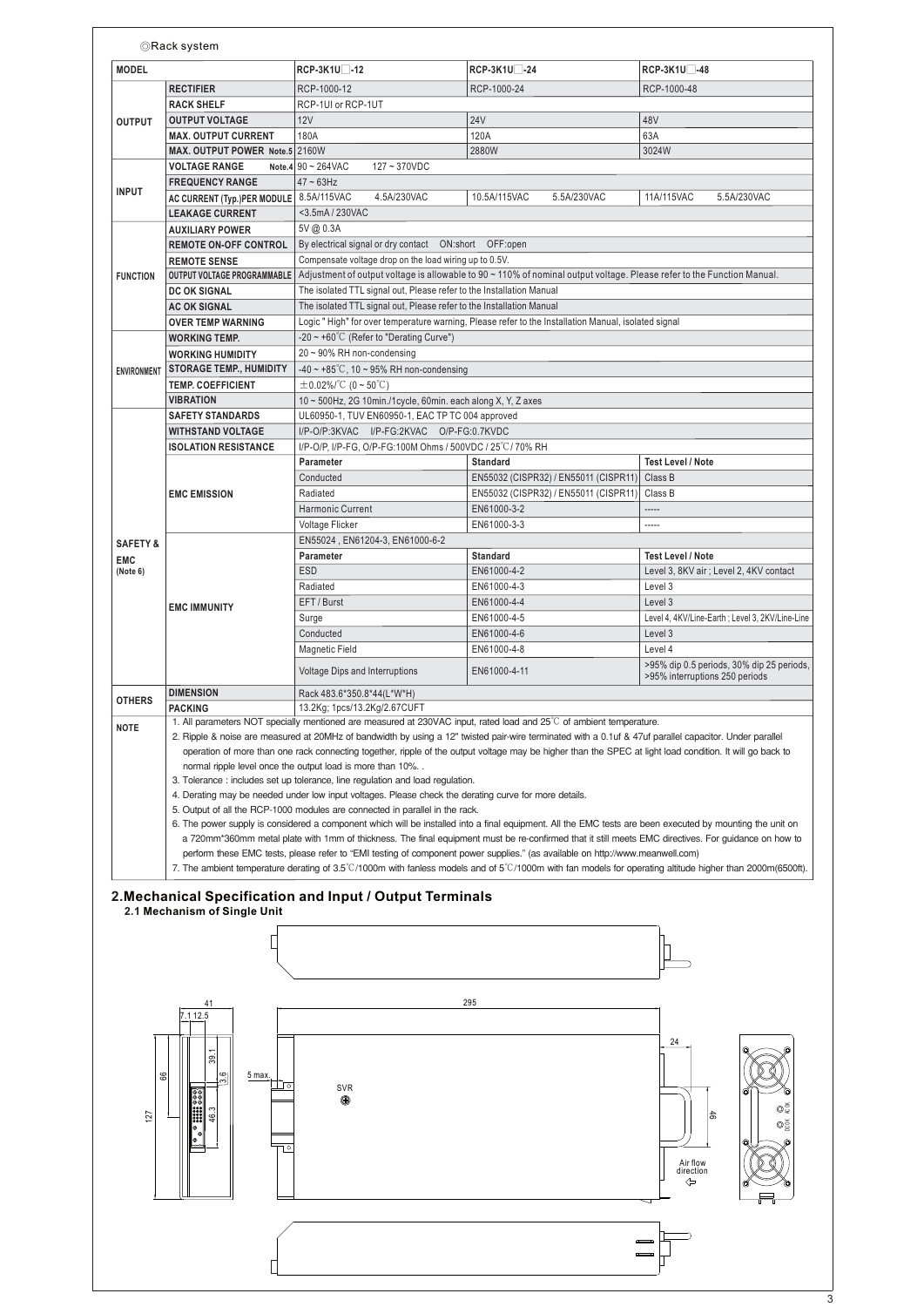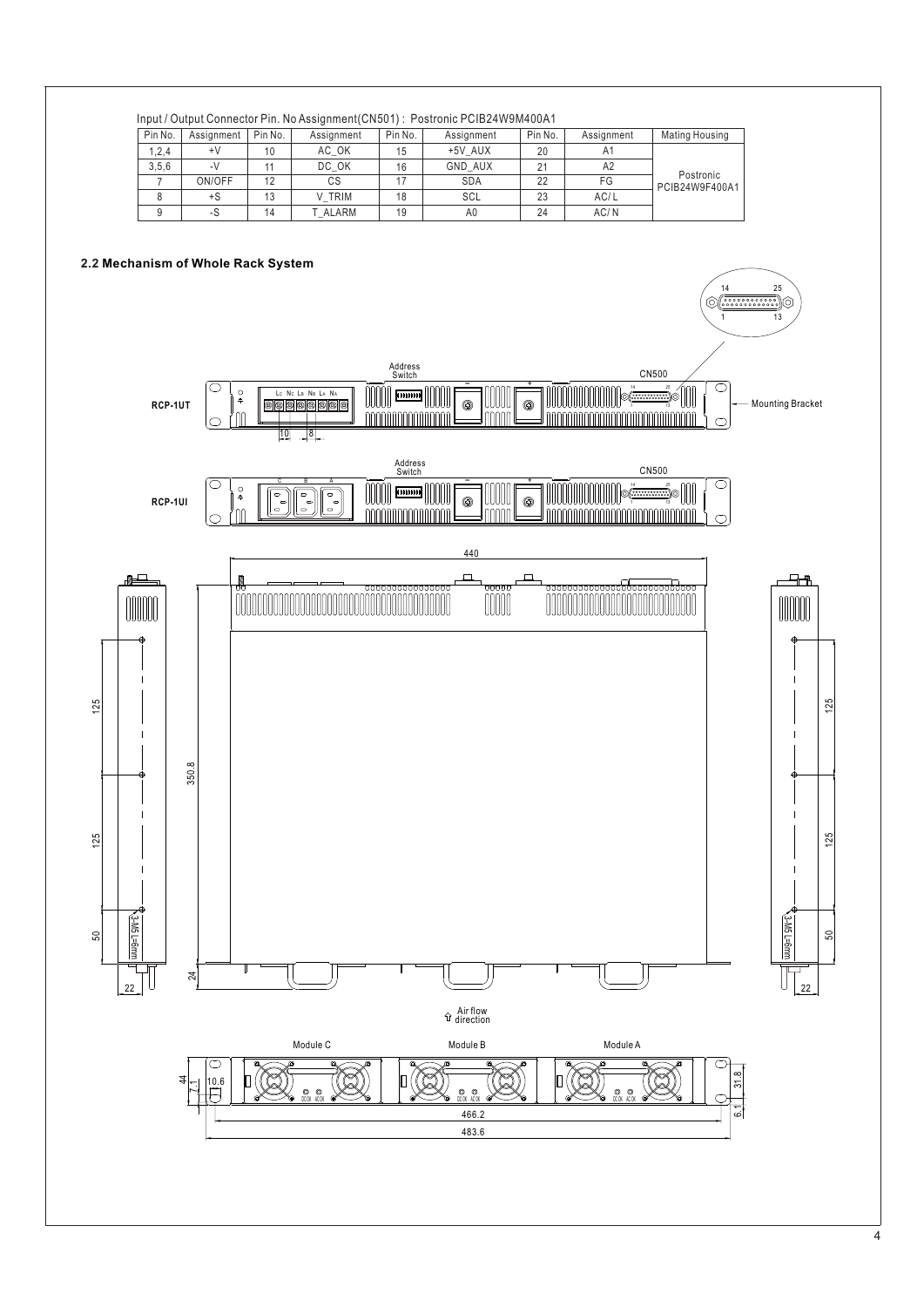Connector Pin No. Assignment(CN500) : D-Type Right Angle 25 positions

| Pin No. | Assignment | Pin No. | Assignment | Pin No. | Assignment | Pin No. | Assignment | Pin No. | Assignment |
|---------|------------|---------|------------|---------|------------|---------|------------|---------|------------|
|         | ON/OFF-A   | 6       | $+5V-AUX$  |         | V-TRIM-B   | 16      | AC-OK-C    | 21      | -S         |
|         | AC-OK-A    |         | GND-AUX    | 12      | T-ALARM-B  |         | DC-OK-C    | 22      | $+V$       |
|         | DC-OK-A    |         | ON/OFF-B   | 13      | <b>NC</b>  | 18      | V-TRIM-C   | 23      | SCL        |
|         | V-TRIM-A   |         | AC-OK-B    | 14      | CS         | 19      | T-ALARM-C  | 24      | <b>SDA</b> |
|         | T-ALARM-A  | 10      | DC-OK-B    | 15      | ON/OFF-C   | 20      | +S         | 25      | -V         |

◎Description of CN500 in/out connection pins

**Pin No. Function Description**

| 1,8,15    |            | ON/OFF   Each unit can separately turn the output on and off by electrical or dry contact between ON/OFF A,B,C(pin 1,8,15) and -S(pin 21). Short: ON, Open:OFF.                                                          |
|-----------|------------|--------------------------------------------------------------------------------------------------------------------------------------------------------------------------------------------------------------------------|
| 2,9,16    |            | AC-OK High: When the input voltage is $\geq$ 82Vrms +/-4V. Low: when the input voltage in $\leq$ 82Vrms +/-4V.                                                                                                           |
| 3,10,17   |            | DC-OK High: When the Vout $\geq$ 80%+/-5%. Low: When Vout $\leq$ 80%+/-5%                                                                                                                                                |
| 4, 11, 18 |            | V-TRIM Connection for output voltage trimming. The voltage can be trimmed within its defined range.                                                                                                                      |
| 5,12,19   |            | T-ALARM High : When the internal temperature is within safe limit. Low : 10°C below the thermal shut down limit.                                                                                                         |
| 6         | +5V-AUX    | Auxiliary voltage output, 4.3~5.3V, referenced to GND-AUX(pin 7). The maximum load current is 0.3A. This output has the built-in "Oring diodes" and is not controlled by the remote ON/OFF control.                      |
|           |            | $ GND-AUX $ Auxiliary voltage output GND. The signal return is isolated from the output terminals $(+V & -V)$ .                                                                                                          |
| 14        | CS         | Current sharing signal. When units are connected in parallel, the CS pins of the units should be connected to allow current balance<br>between units.                                                                    |
| 20        | $+S$       | Positive sensing. The +S signal should be connected to the positive terminal of the load. The +S and -S leads should be twisted in pair to<br>minimize noise pick-up effect. The maximum line drop compensation is 0.5V. |
| 21        | $-S$       | Negative sensing. The -S signal should be connected to the negative terminal of the load. The -S and +S leads should be twisted in pair to<br>minimize noise pick-up effect. The maximum line drop compensation is 0.5V. |
| 22        | $+V$       | Positive output voltage. For local sense use only, can't be connected directly to the load.                                                                                                                              |
| 23        | <b>SCL</b> | Serial clock used on RCP-1000-C models. Refer to the I <sup>2</sup> C interface description.                                                                                                                             |
| 24        | <b>SDA</b> | Serial data used on the RCP-1000-C models. Refer to the I <sup>2</sup> C interface description.                                                                                                                          |
| 25        | $-V$       | Negative output voltage. For local sense use only, can't be connected directly to the load.                                                                                                                              |
|           |            |                                                                                                                                                                                                                          |

#### **3.Functions**

#### **3.1 Input Voltage Range**

◎Nominal input voltage range is AC 90~264V or DC 127~370V.

- ◎To insure proper operation, AC input should be within the pre-specified range. The wrong input will cause the power supply to operate improperly, lose the PFC function or even be damaged.
- operating at lower input voltage (<100VAC). ◎Since the RCP Series have built-in active PFC circuit, there will be lower efficiency and output derating is required when

# **3.2 Inrush Current Limiting**

◎Built-in inrush current limiting circuit.

- ◎The external switch, if needed, should have a current rating exceeding the maximum inrush current.
- ◎Since the inrush current limiting circuit mainly consists of thermistor and relay, after turning off the power supply, a 10 second cool down period is recommended before turning it back on. Inrush current will be much higher than the specified value if input thermistor is not allowed sufficient time to cool down.

# **3.3 Output Power**

◎Single Unit

RCP-1000-12 : 720W (12V / 60A)

RCP-1000-24 : 960W (24V / 40A)

RCP-1000-48 : 1008W (48V / 21A)

# ◎Whole System

RCP-3K1U<sup>-12</sup> : 2160W (12V / 180A) RCP-3K1U<sup>-24</sup> : 2880W (24V / 120A) RCP-3K1U<sup>-48</sup> : 3024W (48V / 63A)

# **3.4 Power Factor Correction (PFC)**

◎Built-in active power factor correction (PFC) function. Under full load output and the input voltage is within the range of 90~230Vac, PF>0.96; if the output is less than full load or the input voltage is higher than 230Vac, the PF value will be a little less than 0.96.

# **3.5 Output Voltage Adjustment**

#### **3.5.1 Adjustment of single unit**

Output voltage of one RCP-1000 is adjustable through the potentiometer (SVR51, can be found under the small circular hole on top of the unit). Please use a cross-screwdriver with isolated holder to make the adjustment.

# **3.5.2 Adjustment of single unit or the whole rack system**

©Output voltage difference of each unit in the same rack should be maintained within ±1%, or the effectiveness of current sharing might be influenced.

- ◎Output voltage can be adjusted between 90%~110% of rated value by adding external resistors (R1 and R2). Please refer to Figure 3-1for details.
- ◎When the output is tuned to a higher voltage, please notice that the load current should be decreased accordingly. The output wattage of each unit should not exceed its rated value under any circumstances.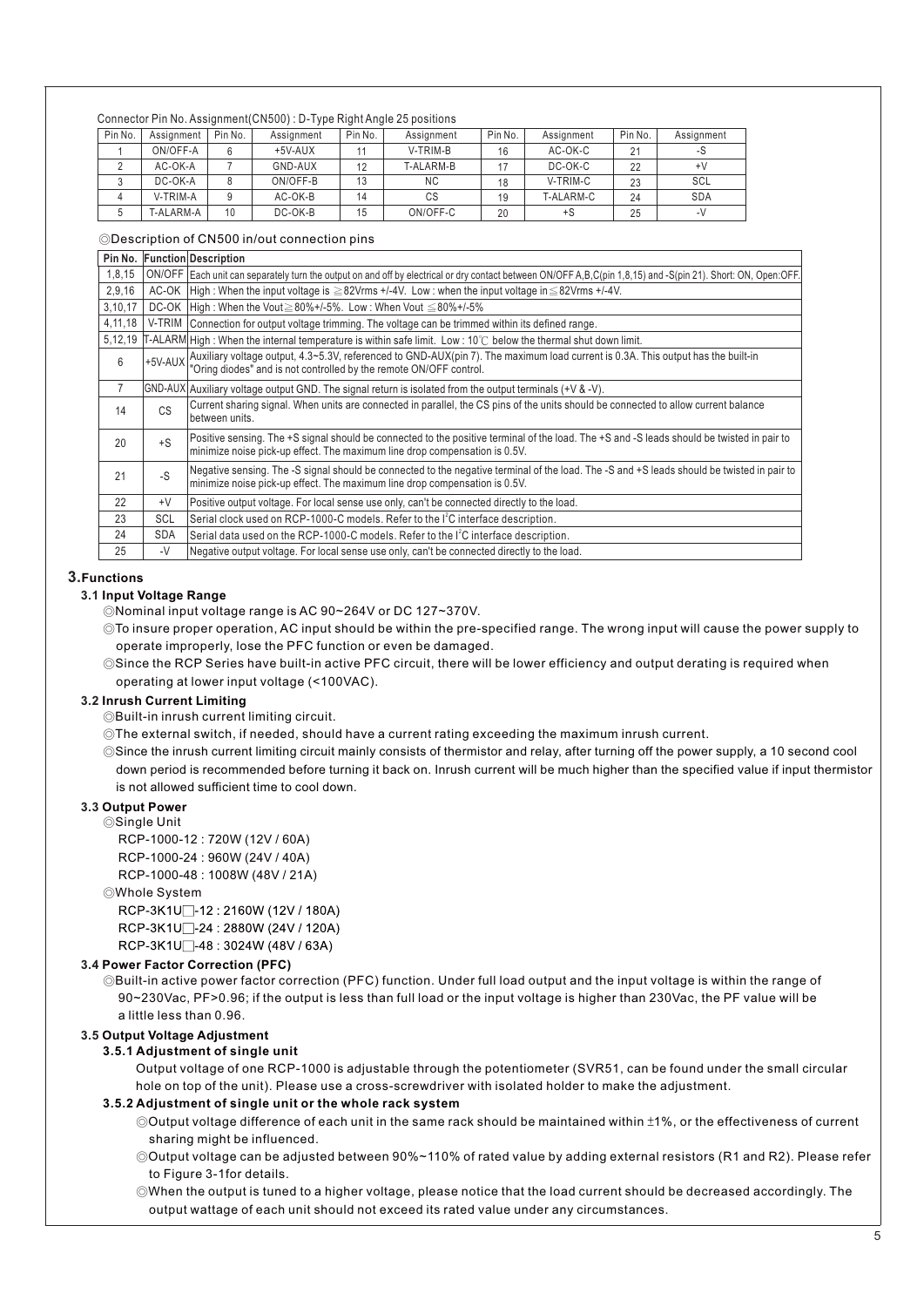# **3.5.3 Wiring of output voltage adjustment (use voltage trimming function)**



Figure 3-1: Voltage trimming by using external resistors

The resistors R1, R2 mentioned in Figure 3-1 should be added independently and the minimum wattage rating is 0.1W. Please refer to 3.5.4~3.5.6 about the selection of resistance.

# **3.5.4 Reference resistance value of R1/R2 for RCP-1000-12**



Note: For adjustment under 100% of rated output voltage, R2 should be opened. For adjustment over 100% of rated output voltage, R1 should be opened.

# **3.5.5 Reference resistance value of R1/R2 for RCP-1000-24**



# **3.5.6 Reference resistance value of R1/R2 for RCP-1000-48**



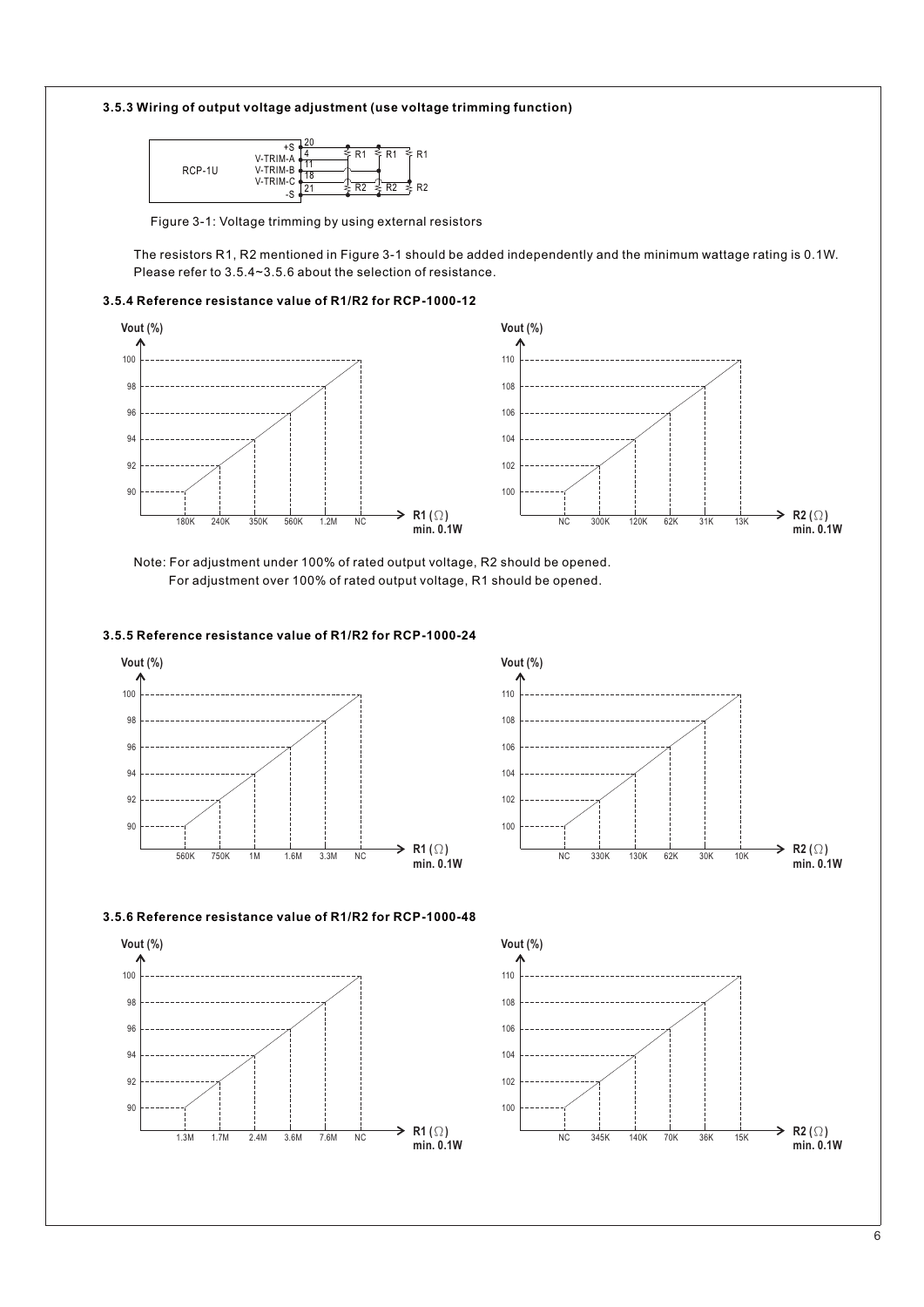# **3.6 Fan Speed Control**

◎Built-in fan speed control circuit. The fan speed will be adjusted according to the magnitude of output load.

# **3.7 Short Circuit Protection & Over Current Protection (O.C.P.)**

©Protection comes into effect at short circuit condition or >115% ±10% of output rated current (constant current limiting mode). The PSU will automatically recover once the short circuit / over current condition is removed.

# **3.8 Over Voltage Protection (O.V.P.)**

◎Built-in over voltage protection circuit for each RCP-1000 unit.

- ◎The O.V.P. triggering points are different for different output models. Please refer to the specification sheet for details.
- ◎The PSU shuts down when O.V.P. is triggered. To restart the power supply, please switch off AC input first and then wait for 10 seconds before switching it back on.

# **3.9 Over Temperature Protection (O.T.P.)**

- ◎Built-in 2 sets of over temperature protection circuit. When the internal temperature exceeds the threshold value, the power supply will shut down automatically (the built-in fan will still operate to cool down the PSU). You should switch off the AC input and remove all possible causes of overheating, and then let the power supply cool down to normal working temperature (needs about 10 minutes~1hour) before turning it back on.
- $\odot$ If the internal temperature is under the threshold value, there will be a "Low" signal (0~0.5V) between "T-ALARM" and "-V" on CN500; if the internal temperature exceeds the threshold value, there will be a "High" signal (4.5~5.5V) between "T-ALARM" and "-V" on CN500 connector.

# **3.10 Over Temperature Alarm**

◎Every RCP-1000 single unit has a detecting circuit to sense its internal temperature. The value of internal temperature can only be read through the I<sup>2</sup>C interface: when the internal temperature of RCP-1000 is higher than 60℃±3℃, there will be an alarm signal sent out through the  $I^2C$  interface.

# **3.11 AC OK Signal**

- ◎Built-in AC input voltage detecting circuit.
- ©When AC input voltage≧82V±4V, the output voltage can start to work properly and the "AC OK" LED on the front panel will light ©When AC input voltage ≤82V±4V, the output voltage will be shut down and the "AC OK" LED on the front panel will be turned off. up (see Figure 3-2). In the mean time, there will be a "Low" signal (0~0.5V) between "AC-OK" and "-V" on CN500 connector.
	- In the mean time, there will be a "High" signal (4.5~5.5V) between "AC-OK" and "-V" on CN500 connector.

# **3.12 DC OK Signal**

- ◎Built-in DC output voltage detecting circuit.
- ©When DC output voltage≧80%±5% of rated value, the "DC OK" LED on the front panel will light up (see Figure 3-2). In the mean time, there will be a "Low" signal (0~0.5V) between "DC-OK" and "-V" on CN500 connector.
- there will be a "High" signal (4.5~5.5V) between "DC-OK" and "-V" on CN500 connector. ◎ ≦± When DC output voltage 80% 5% of rated value, the "DC OK" LED on the front panel will be turned off. In the mean time,



Figure 3-2: Front panel of RCP-1000

# **3.13 Fan Malfunction Protection**

◎Built-in fan malfunction protection circuit. When the DC fan stop operating (fan lock or wire broken), the output will be shut down. Please switch off the AC source and send back to our local distributor or MEAN WELL for repair.

# **3.14 Remote Control**

◎Built-in remote ON/OFF control circuit. Please refer to Figure 3-3 for single unit or whole rack control.

◎Notice that the "ON/OFF" and "-S" pin on CN500 should be short connected in order to let the PSU operate properly. If it is open, the output voltage will be shut down.



Figure 3-3: Connection for remote ON/OFF control operation

# **3.15 Remote Sense**

◎Built-in remote sense circuit that can compensate voltage drop up to 0.5V.

- ◎When using this function, the sensing wires should either be twisted or shielded to prevent external noise interference. (refer to Figure 3-4)
- ◎The voltage drop across the output wires must be limited to less than 0.5V. Also heavy wires with adequate current rating should be used between +V/-V and the load. Please firmly connect the output wires to prevent them from loosing, or the power supply may be out of order.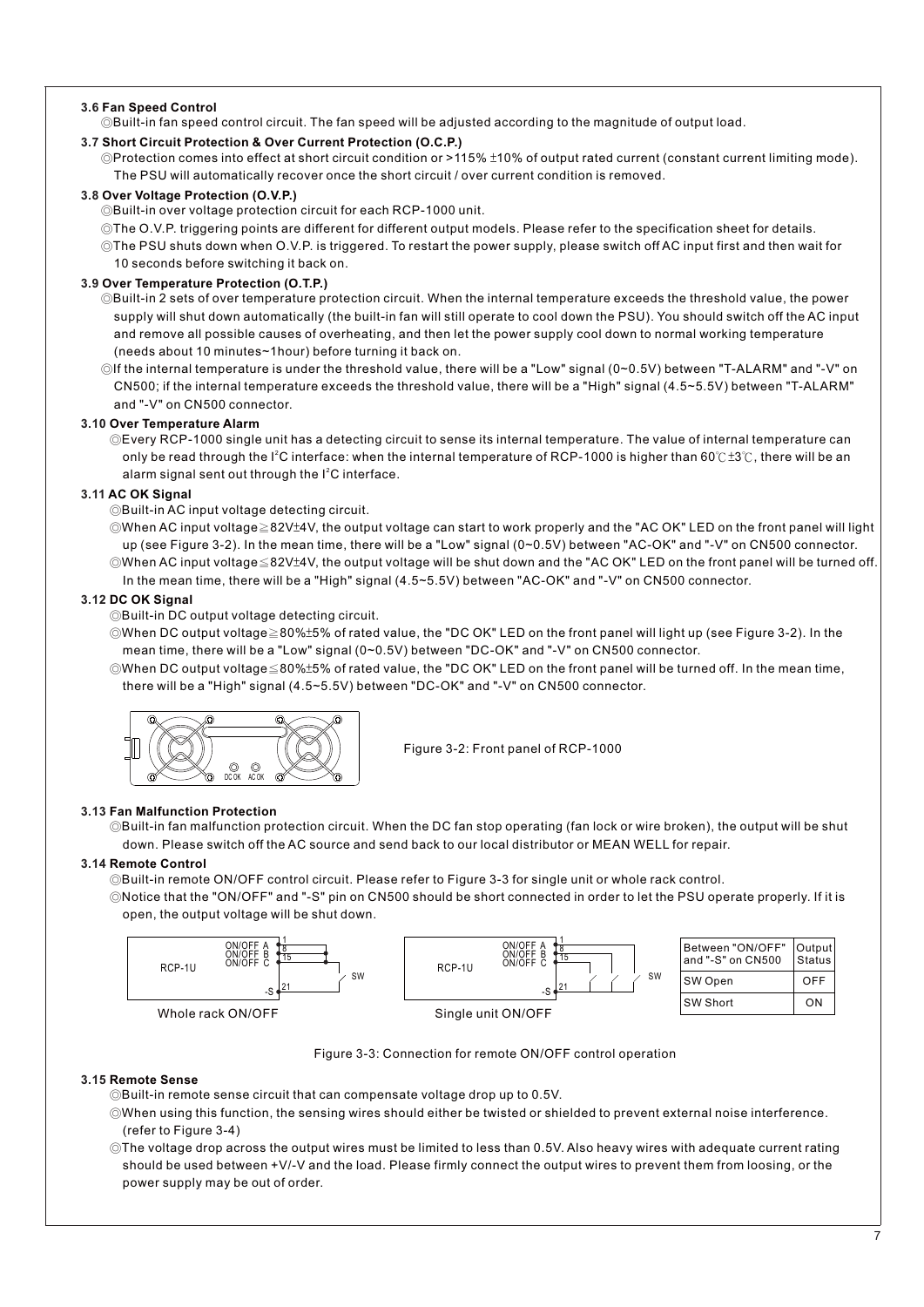◎**Notice:** It is required to use the "Remote Sense" function to let the PSU work properly. If not, the "Local Sense" is still required that "+S" should be shorted to "+V" and "-S" to "-V" as Figure 3-5. Or the output voltage will be too high which may trigger the over voltage protection.



Figure 3-4: Connection for using the "Remote Sense" function



Figure 3-5: Connection for using the "Local Sense" function

# **3.16 Hot-Swap Operation**

◎Built-in "Oring diode" in every RCP-1000 unit that the single unit can be hot-swapped without turning off the AC source provide to the whole rack system.

◎Insert the RCP-1000 unit: grasp the handle and push inside the rack through the rail.

◎Pull out the RCP-1000 unit: press the clip shown in Figure 3-6 and pull the unit out.



Clip

Figure 3-6: Location of the "clip" on RCP-1000 unit

# **3.17 Parallel Operation**

# **3.17.1 Operation of single rack**

- ◎Internal parallel operation in single rack is only suitable for using the same RCP-1000 unit (single unit with the same output voltage and current).
- $\circledcirc$  Each rack (RCP-1U<sub>n</sub>) have the built-in parallel connection / wiring. Once the RCP-1000 unit insert in the rack then the parallel connection is done.
- ◎Under parallel operation, the connection of other functions can refer to section 3.14 & 3.15.

# **3.17.2 Operation of three racks in parallel**

- located in up to 3 racks. Totally 8 identical single units operate in parallel is the maximum. ◎Parallel operation is only suitable for the same RCP-1000 unit (single unit with the same output voltage and current)
- ◎Under parallel operation, the total output current should not exceed 90% of the sum of rated currents.
	- For example: RCP-1000-24x8 connected in parallel (in 3 racks), the maximum output current should be  $40A \times 8$  unit $\times 0.9 = 288A$
- among one another before operating in parallel. ◎Adjust the output voltage of all the single units to the value you need and minimize the differences to less than 1%
- load separately! ◎Please paralleling the racks first and then connect to the load (refer to Figure 3.7). Do not connect each rack to the
- ◎The control signals CS, +S, -S should also be connected in parallel. (refer to Figure 3.7)
- the load wires. (refer to Figure 3.7) ◎Twisted wires should be used for the wiring of +S and -S. To avoid the interference, the twisted wires should not touch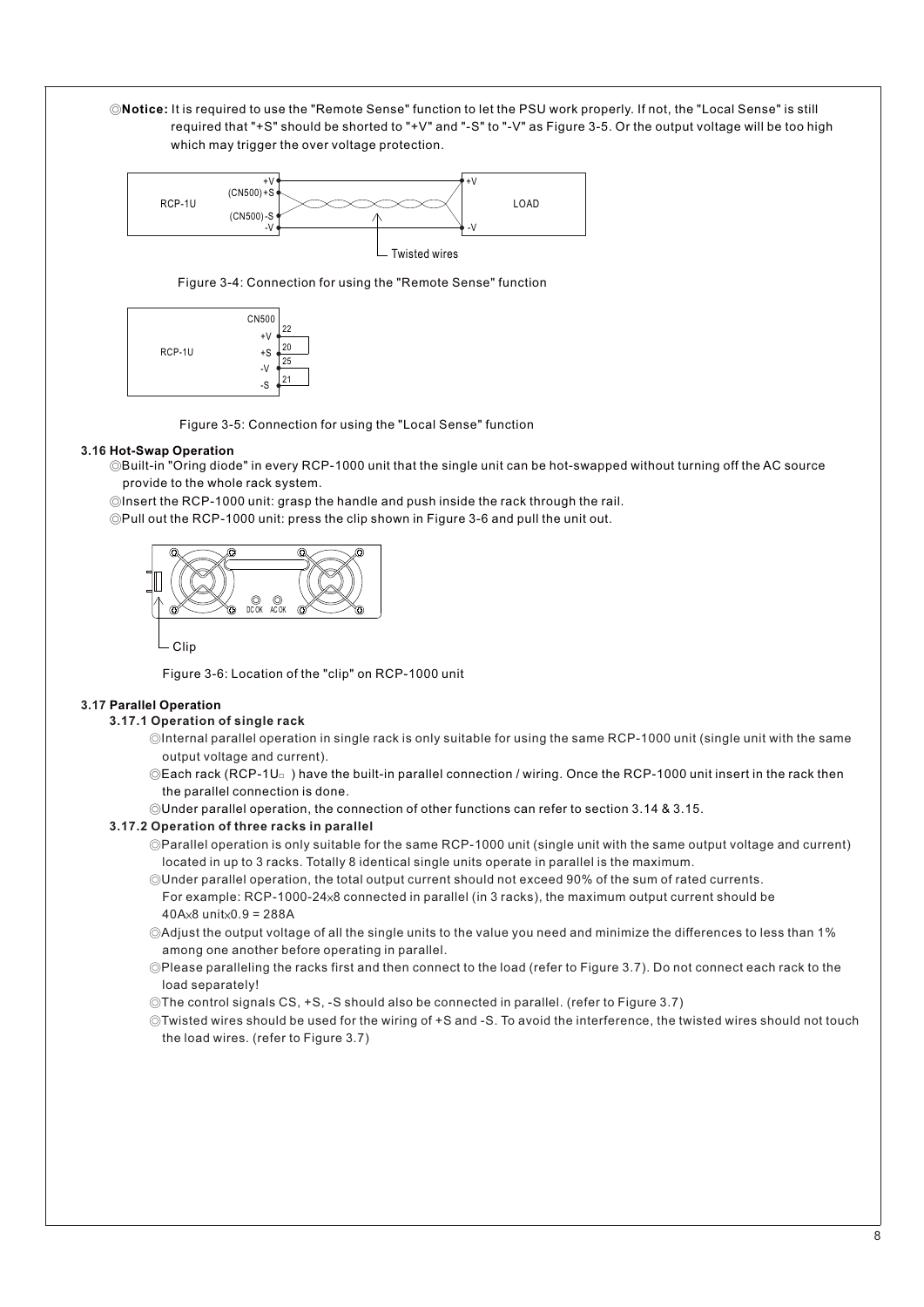

SPEC at light load condition. It will go back to normal ripple level once the output load is more than 10%. ◎Under parallel operation of more than one rack connecting together, ripple of the output voltage may be higher than the

# **3.18 Series Operation**

◎Higher output voltage can be acquired by connecting different racks in series.

© The racks (RCP-1U<sub>n</sub>) connected in series should have the same single unit (RCP-1000-<sub>0</sub>) in each rack. Please refer to Figure 3-8 for the reference connection method.

◎Output current for series connection should not exceed the smallest rated current of all series connecting racks.

◎The difference in rise times of individual rack will lead to steps/stairs like turn on.

- ◎The output voltage after series connection should be less than 60Vdc [the requirement of SELV(Safety Extra Low Voltage) of IEC60950-1].
- higher than the total amount of output voltage and current. ◎It is suggested to add on external diodes shown in Figure 3-8 to prevent the reverse voltage. Rating of these diodes should



# **3.19 Auxiliary Output**

◎Built-in 5V/0.3A auxiliary output for each rack.

# **3.20 Operation of I<sup>2</sup>C Data Bus (RCP-1000-C models only)**

 $\odot$ Models with built-in I<sup>2</sup>C function are available, please refer to the order information in section 1.3.

- $\circledcirc$ Through the I<sup>2</sup>C interface, users can obtain the operation information of the power supply, including.
- 1. Output voltage, output current, and internal temperature of the power supply.
- 2. Alarm and status information.
- 3. Manufacturing and model information.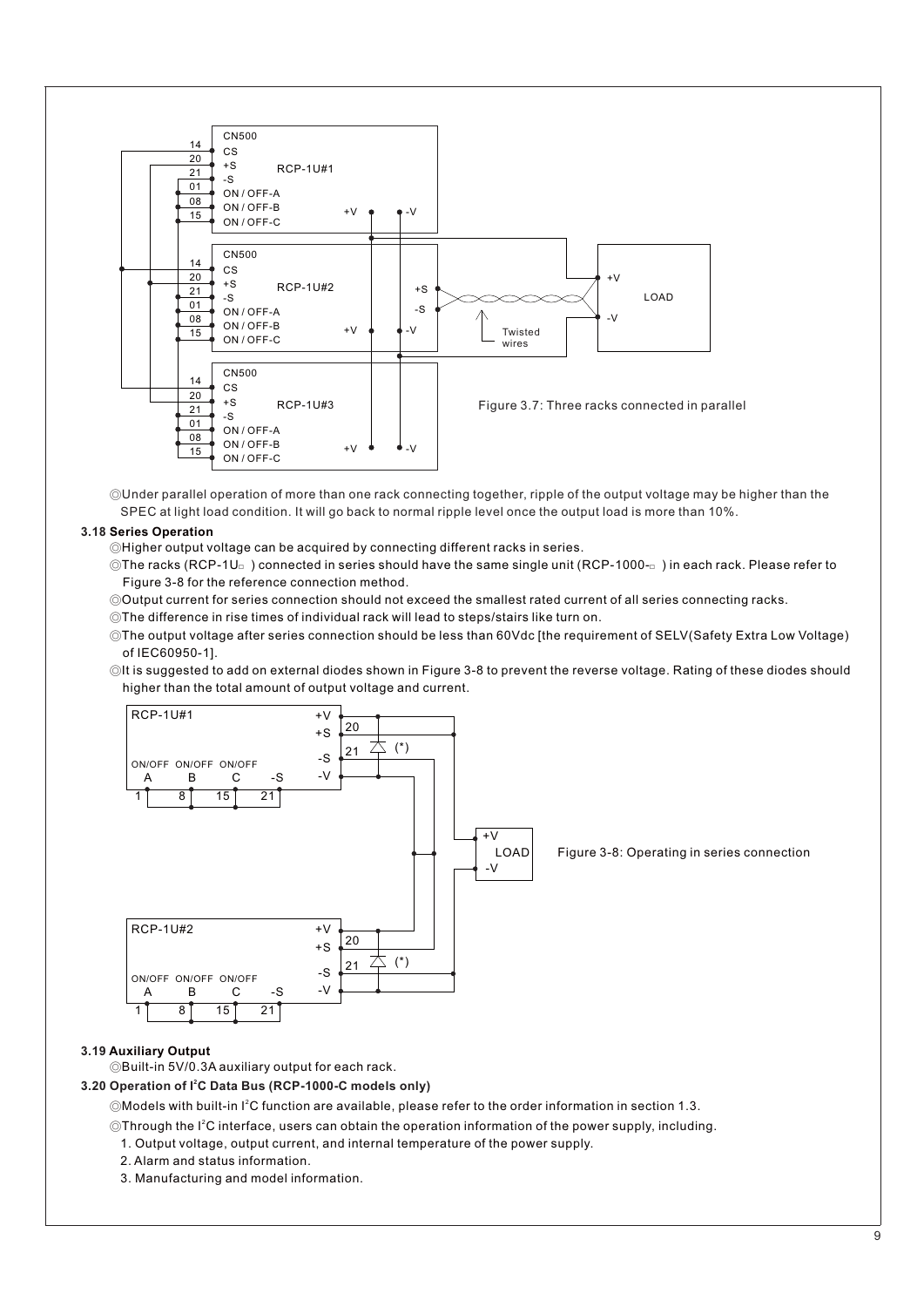

#### **3.20.2 Address of I<sup>2</sup>C bus**

Address is set by a 9-pole DIP switch on the rack. There are totally 3 RCP-1000 units in one RCP-1U<sub>□</sub> rack and each RCP-1000 has 3-pole as the addressing switch. (refer to the following diagram)



The "ON" position represents logic "0" while the "OFF" position represents logic "1". Switch 1~3, 4~6, 7~9 (low->high bit) can set RCP-1000 unit at position A, B, C in the rack respectively. Please refer to the following table.

| A2 | Α1 | Module |    |
|----|----|--------|----|
| 3  | 2  |        |    |
| 6  | 5  |        | R  |
| 9  | ጸ  |        | r. |

For example, if we want to set the Module A of RCP-3K1U $_0$  -X as the first unit in the I<sup>2</sup>C data bus, Module B as the second, and Module C as the third, then we should set the 9-pole DIP switch on the rack as follow:



#### **3.20.3 Digital status display function (Read Only)**

Digital status functions are provided by a PCF8574, 8-bit register. It provides a single 8-bit word when read by the I<sup>2</sup>C controller. "Fault" is indicated by "1" while "Good" level is indicated by "0". The following table specifies the corresponding status for each bit:

| Bit         | <b>Function</b>             |   | Good Fault | Description                                                  |
|-------------|-----------------------------|---|------------|--------------------------------------------------------------|
| $\mathbf 0$ | <b>AC Input Fail</b>        | 0 |            | AC input normal / abnormal                                   |
|             | Output Power Good / Fail    | 0 |            | Output voltage is less than the SPEC                         |
| 2           | Temperature Warning         | 0 |            | Internal temperature is over $60^{\circ}$ C, PSU is still on |
| 3           | Over temperature Protection | 0 |            | Temperature exceeds normal operating limit, PSU turns off    |
| 4           | Fan Fail Warning            | 0 |            | Fan fail or stop working                                     |
| 5           | Not Used                    |   |            |                                                              |
| 6           | Not Used                    |   |            |                                                              |
|             | Not Used                    |   |            |                                                              |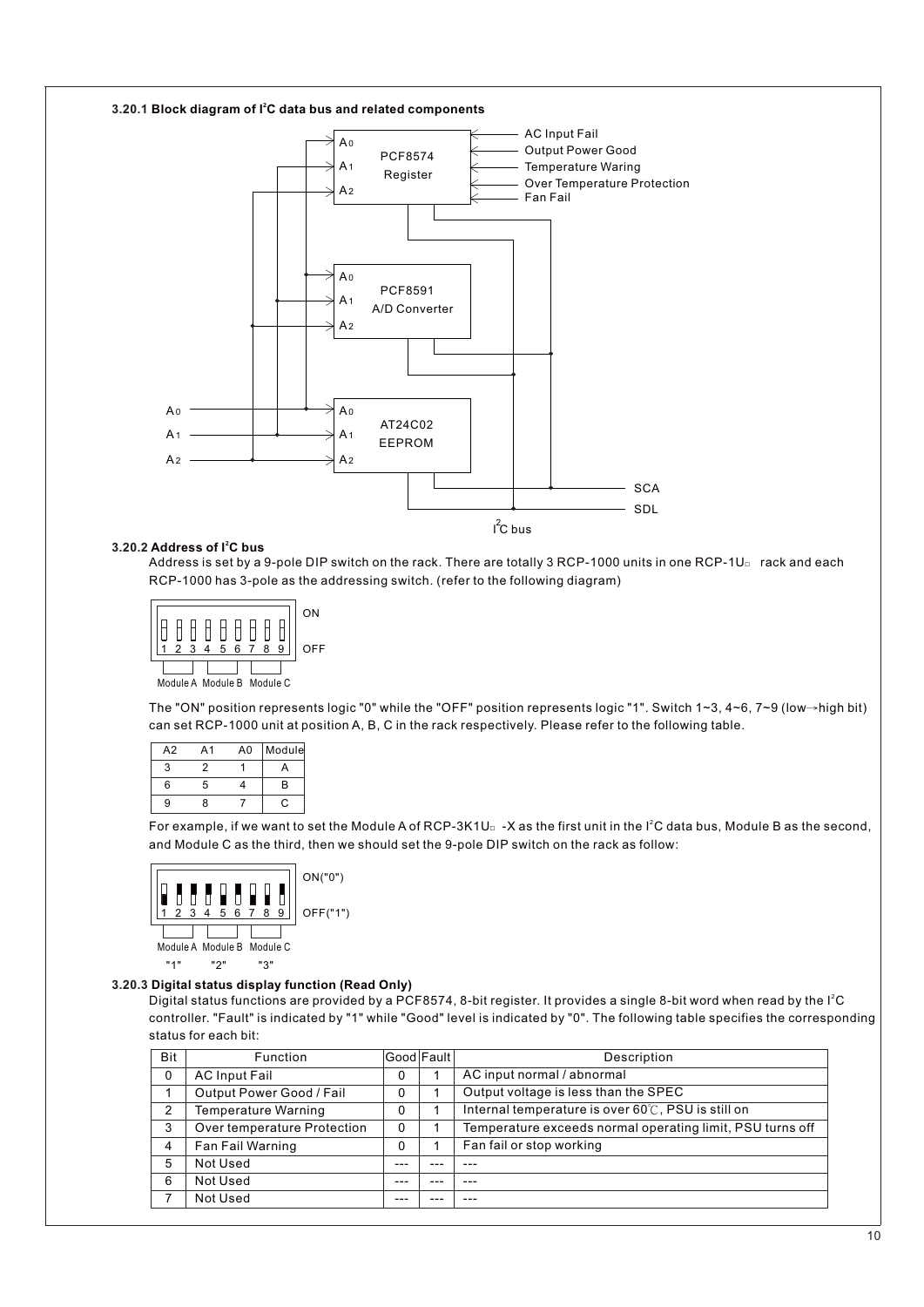PCF8574 slave address:

|      |  | u |            |  |  |
|------|--|---|------------|--|--|
| alut |  |   | $\sqrt{2}$ |  |  |

# **3.20.4 Analog status display function (Read Only)**

1.Analog functions are provided by a single PFC8591, 4-channel 8-bit A/D converter. When this device is read by the serial bus controller, it provides an 8-bit word with the following information:

Read : 1 Write : 0

| A/D Channel | Information                 |
|-------------|-----------------------------|
|             | Output voltage              |
|             | <b>Output Current</b>       |
|             | <b>Internal Temperature</b> |
|             | Not Used                    |

2.PCF8591 slave address

|                        | Bit   |   | 6 | 5 | 4 | 3              | 2              |                | O   |                     |  |
|------------------------|-------|---|---|---|---|----------------|----------------|----------------|-----|---------------------|--|
|                        | Value |   | 0 | 0 |   | A <sub>2</sub> | A <sub>1</sub> | A <sub>0</sub> | R/W |                     |  |
|                        |       |   |   |   |   |                |                |                |     | Read: 1             |  |
| 3.PCF8591 control byte |       |   |   |   |   |                |                |                |     | Write $: 0$         |  |
|                        | Bit   |   | 6 | 5 | 4 | 3              | 2              |                | 0   |                     |  |
|                        | Value | 0 | 0 | 0 | 0 | 0              | 0              |                |     |                     |  |
|                        |       |   |   |   |   |                |                |                |     |                     |  |
|                        |       |   |   |   |   |                |                | 0              |     | $0:$ output voltage |  |
|                        |       |   |   |   |   |                |                | 0              |     | 1: output current   |  |
|                        |       |   |   |   |   |                |                |                |     |                     |  |

1 0 : internal temperature

#### 4.A/D scaling

The following scaling should be employed:

# **Value (voltage, current, temperature) = Byte Value \* Resolution**

Please refer to the following table for the scaling of the A/D channels for each model:

| RCP-1000-12 | Range               | Resolution            | Accuracy       |
|-------------|---------------------|-----------------------|----------------|
| Voltage     | $0 - 16V$           | $0.0625$ V/bit        | ±5%            |
| Current     | $0 - 80A$           | $0.312A/b$ it         | ±10%           |
| Temperature | $0 - 100^{\circ}$ C | $0.391^{\circ}$ C/bit | $±3^{\circ}$ C |

| RCP-1000-24 | Range               | Resolution     | Accuracy       |
|-------------|---------------------|----------------|----------------|
| Voltage     | $0 - 33V$           | $0.129V/b$ it  | $+3.-5%$       |
| Current     | $0 - 55A$           | $0.215A/b$ it  | $±10\%$        |
| Temperature | $0 - 100^{\circ}$ C | $0.391$ °C/bit | $±3^{\circ}$ C |

| RCP-1000-48 | Range               | Resolution     | Accuracy       |
|-------------|---------------------|----------------|----------------|
| Voltage     | $0 - 65V$           | $0.254$ V/bit  | $+2. -5%$      |
| Current     | $0 - 30A$           | $0.117A/b$ it  | ±10%           |
| Temperature | $0 - 100^{\circ}$ C | $0.391$ °C/bit | $±3^{\circ}$ C |

For example, if the temperature reading value of RCP-1000-24 is "01010010", then convert to decimal value will be "82" 82(value) \* 0.391(resolution) = 32.062℃

# **3.20.5 Function of EEPROM (Read Only)**

A 256-byte EEPROM (AT24C02) includes on RCP-1000-C models which stores some information related to the model and manufacturing data. It is programmed at the factory with the data shown below:

| Address | Bytes | Data                         |  |
|---------|-------|------------------------------|--|
|         | 16    | Manufacturer                 |  |
| 20      | 20    | <b>Serial Number</b>         |  |
| 40      | 16    | Revision                     |  |
| 56      | 16    | <b>Country of Production</b> |  |
| 72      | 16    | Model Name                   |  |
| 88      | 16    | Output Voltage               |  |
| 104     | 16    | Data of Production           |  |
| 254     | 2     | Checksum                     |  |

# The slave EEPROM address:

|     | b | s. |        |    |    |  |
|-----|---|----|--------|----|----|--|
| lue | ◡ |    | $\sim$ | Δ1 | AU |  |

Read : 1 Write : 0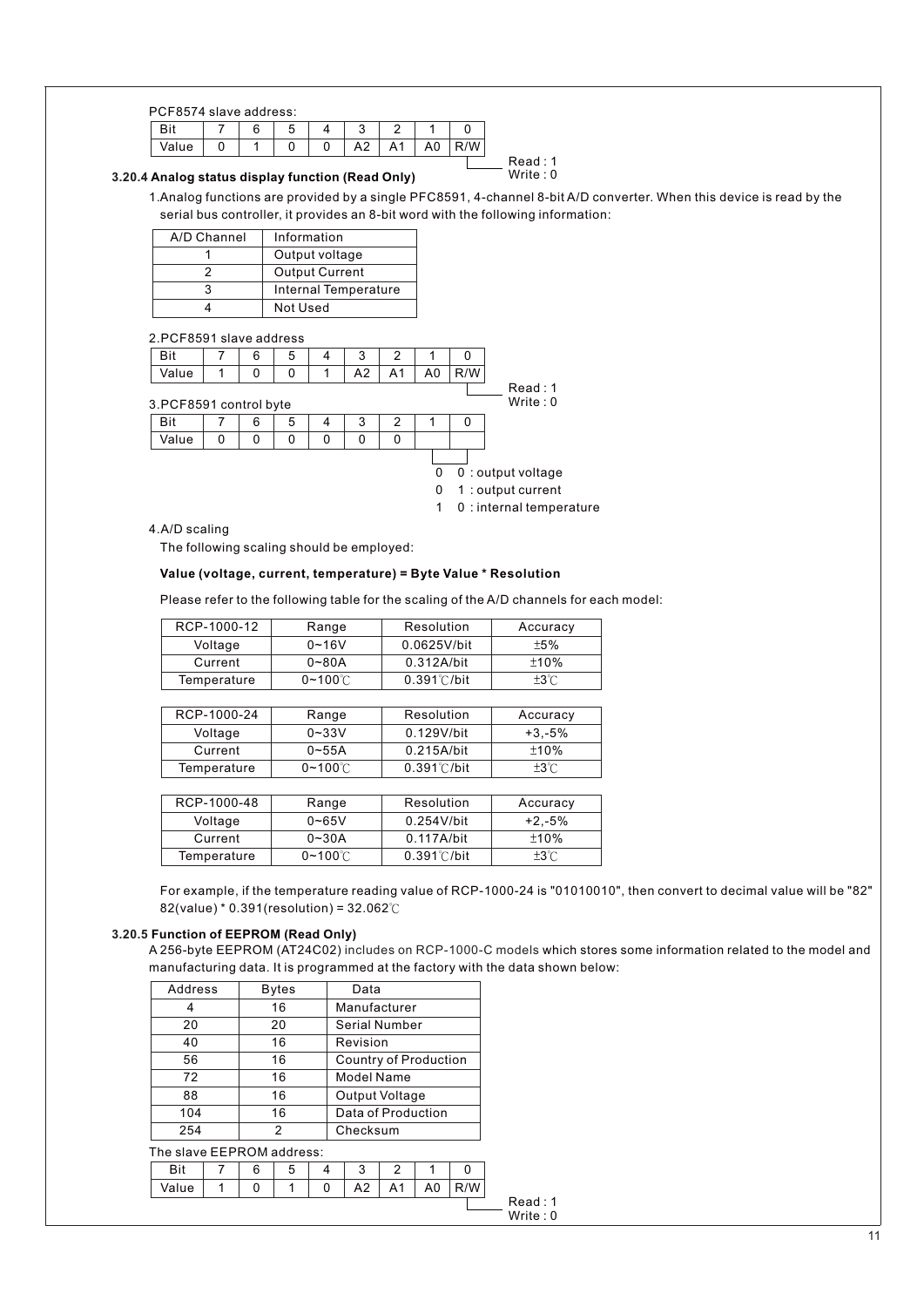# **4.Notes on Operation**

# **4.1 Installation Method**

- $\circ$ The RCP-1U $\circ$  should be mounted in the 19" rack first.
- ©Insert 1~3 pieces of RCP-1000 (with the same output voltage and current) into the RCP-1U<sub>n</sub> (refer to Figure 4-1).
- ◎Definition of module position: A is on the right, B is in the middle, and C is on the left (refer to Figure 4-1).
- ◎This is a power supply with built-in DC fan and please make sure that the ventilation is not blocked. It is suggested that there should be no barriers within 10cm of the ventilating holes.
- ◎Connect AC source to the AC input for A, B, C module position respectively depending on the RCP-1000 units assembled into the RCP-1 $U_{\scriptscriptstyle\Box}$  rack.
- ◎Please refer to Table 4-1 about the suggested wire selection for input / output wirings.